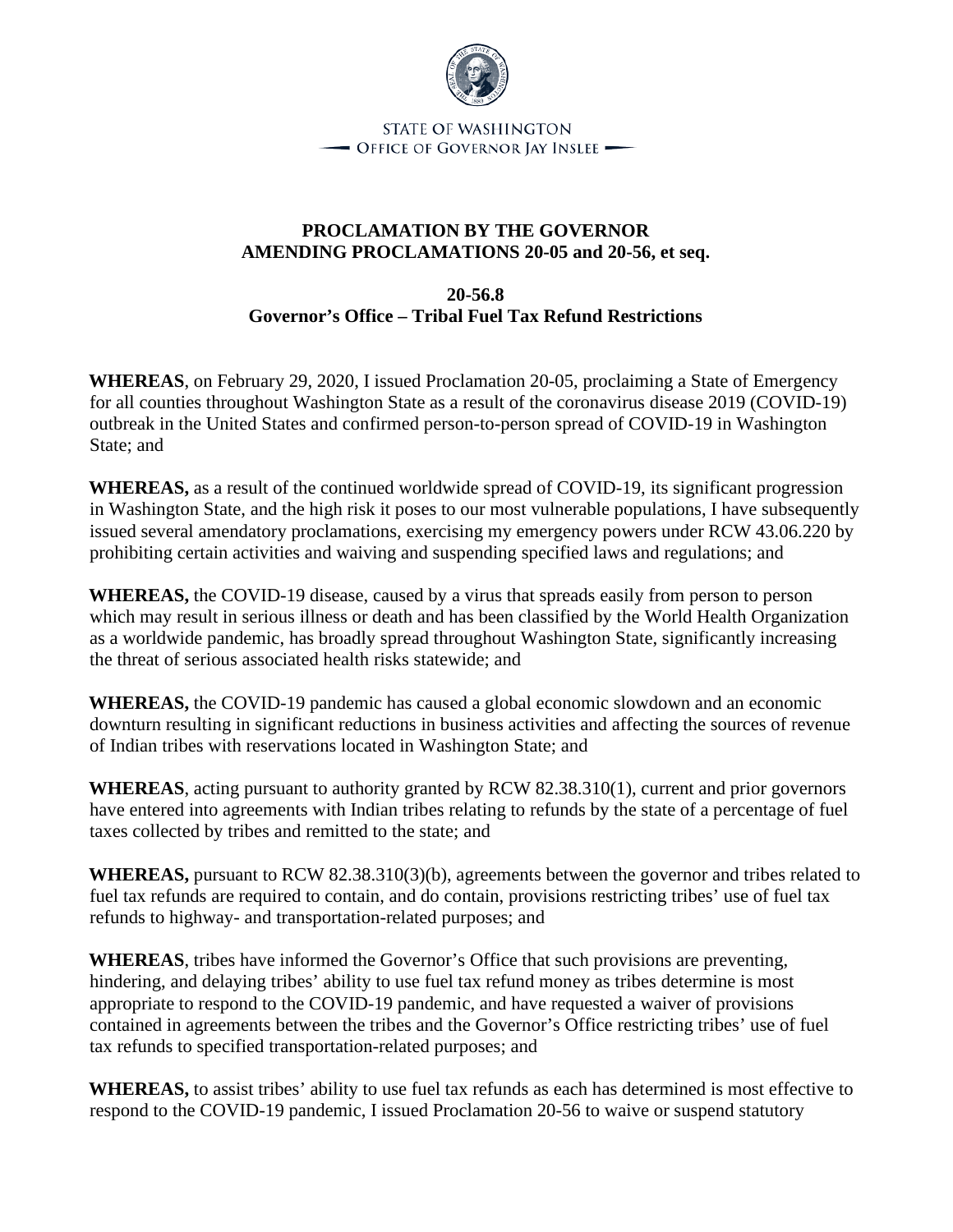requirements that agreements between tribes and the Governor's Office contain restrictions on tribes' use of fuel tax refunds and to waive or suspend any such contractual restrictions; and

**WHEREAS,** under the provisions of RCW 43.06.220(4), the statutory waivers and suspensions of Proclamation 20-56, et seq., have been periodically extended by the leadership of the Washington State Senate and House of Representatives, and which I have acknowledged and similarly extended the waivers and suspensions of provisions in contracts in subsequent sequentially numbered proclamations; and

**WHEREAS,** on January 15, 2021, under the provisions of RCW 43.06.220(4), the statutory waivers and suspensions of Proclamation 20-56, et seq., were extended by Senate Concurrent Resolution 8402 until the termination of the state of emergency pursuant to RCW 43.06.210, or until rescinded, whichever occurs first; and

**WHEREAS,** to fully extend Proclamations 20-56, et seq., it is also necessary for me to extend the waiver and suspension of contractual provisions as provided therein; and

**WHEREAS,** the worldwide COVID-19 pandemic and its progression in Washington State continue to threaten the life and health of the people and the economy of Washington State, and remain a public disaster affecting life, health, property or the public peace; and

**WHEREAS**, the Department of Health continues to maintain a Public Health Incident Management Team in coordination with the State Emergency Operations Center and other supporting state agencies to manage the public health aspects of the incident; and

**WHEREAS**, the Washington State Military Department Emergency Management Division, through the State Emergency Operations Center, continues coordinating resources across state government to support the Department of Health and local health officials in alleviating the impacts to people, property, and infrastructure, and continues coordinating with the Department of Health in assessing the impacts and long-term effects of the incident on Washington State and its people.

**NOW, THEREFORE,** I, Jay Inslee, Governor of the state of Washington, as a result of the abovenoted situation, and under Chapters 38.08, 38.52 and 43.06 RCW, do hereby proclaim that a State of Emergency continues to exist in all counties of Washington State, that Proclamations 20-05 and all amendments thereto remain in effect, and that Proclamation 20-56, et seq., is amended to (1) recognize the extension of statutory waivers and suspensions therein, by the Washington State Legislature until the termination of the COVID-19 State of Emergency or until rescinded, whichever occurs first, and (2) similarly extend the waivers and suspensions of contractual provisions therein until termination of the COVID-19 State of Emergency or until rescinded, whichever occurs first.

I again direct that the plans and procedures of the *Washington State Comprehensive Emergency Management Plan* be implemented throughout state government. State agencies and departments are directed to continue utilizing state resources and doing everything reasonably possible to support implementation of the *Washington State Comprehensive Emergency Management Plan* and to assist affected political subdivisions in an effort to respond to and recover from the COVID-19 pandemic. I continue to order into active state service the organized militia of Washington State to include the National Guard and the State Guard, or such part thereof as may be necessary in the opinion of The Adjutant General to address the circumstances described above, to perform such duties as directed by